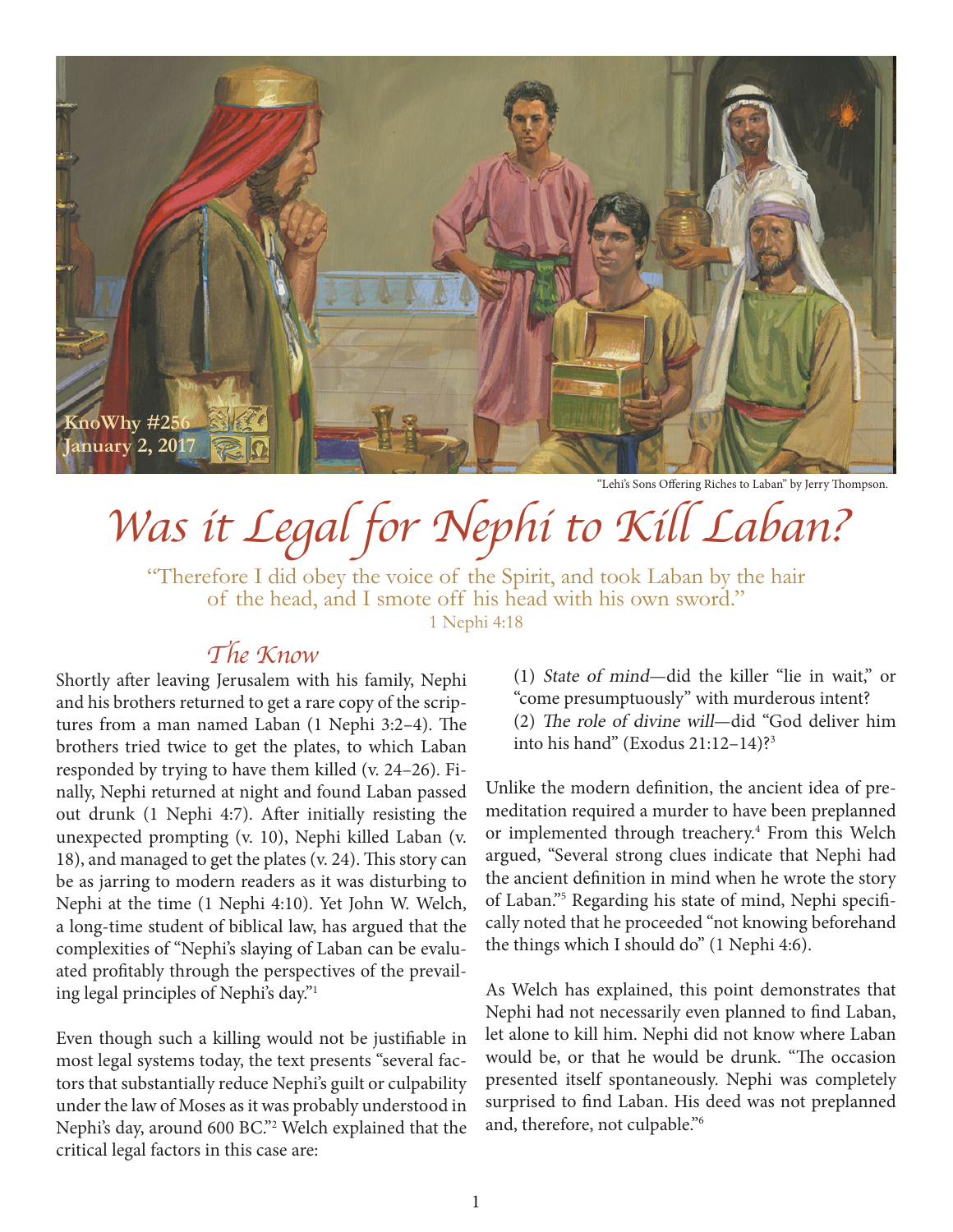And regarding the role of divine will, as Welch has written, "the ultimate reason for his action was God's deliverance of Laban into Nephi's hands. As the Spirit stated, it was the Lord who caused Laban's death."7 The specific words used in the text are important here. When Nephi stumbled upon Laban, the Spirit told Nephi to kill him. When Nephi resisted, the Spirit told Nephi again to "slay him, for the Lord hath delivered him into thy hands" (1 Nephi 4:12, emphasis added). This justification may refer to Exodus 21:13, which states that a slayer may flee to a city of refuge "if [he] lie not in wait, but God deliver him into his hand" (emphasis added). The striking parallel between these texts indicates that the Spirit may have been legally excusing Nephi for slaying Laban.<sup>8</sup>

One possible reason for this is because Laban committed three serious offenses against Nephi and his brothers. (1) He had falsely accused them of a capital crime (being "robbers," 1 Nephi 3:13; Deuteronomy 19:16– 19). (2) He had stolen their property, thus proving to be a robber himself (1 Nephi 3:25–26; 4:11). (3) He had not listened to the commandments of the Lord (1 Nephi 4:11; Deuteronomy 13:15).9

Thus, Nephi killed a man whom God had delivered into his hands, indicating that he was worthy of death from a divine perspective. Some killings in the Old Testament happened under similar circumstances. For example, the priest Phinehas killed Zimri and Cozbi for violating the law (Numbers 25:8). Amnon had violated his halfsister Tamar (2 Samuel 13:14–17), and his half-brother Absalom killed him because of it (v. 29).

Importantly, the Spirit provided yet another rationale for the act: "It is better that one man should perish than that a nation should dwindle and perish in unbelief" (1) Nephi 4:13). Welch has stated that this rationale "concerning the relative rights of the individual or the group also has a long tradition in biblical and Jewish legal history."10 One example of this practice is the giving up of Samson to the Philistines (Judges 15:9–13). Extra-biblical tradition even suggests that the council of elders may have handed over Jehoiakim—a king of Judah at the time of Lehi—to Nebuchadnezzar in order to save the kingdom.<sup>11</sup>

*The Why*<br>It is important to look at ancient texts in their own context, not in a modern one. While the slaying of Laban is disturbing or uncomfortable for modern readers, "in its ancient legal context ... [it] makes sense, both legally and religiously, as an unpremeditated, undesired, divinely excusable, and justifiable killing—something very different from what people today normally think of as criminal homicide."12 From this, Nephi was changed, seeing that God would provide a way for him to keep God's commandments, no matter how impossible that appeared. Nephi also learned the importance of following the Spirit and staying within the rules that the Lord had revealed.

However, as convinced as Nephi was that his action was approved by God, Welch also noted that Nephi acted at considerable risk to himself: "I do not know if Nephi would have been able to persuade a court in Jerusalem to let him off or not, but I think he certainly saw himself as not having violated the law."13

Indeed, the killing of Laban was not without penalties or consequences. In a case like Nephi's, where the killing wasn't preplanned, the killer still had to flee to one of the specifically-designated cities of refuge or leave the Holy Land (Numbers 35:6). Nephi did just that. In effect, his punishment for killing Laban was voluntary exile, an exile from which Nephi would never return.

It may also be important for readers to let the event impact them like it impacted Nephi.14 As Elder Holland noted, the narrative is

squarely in the beginning of the book—page 8 where even the most casual reader will see it and must deal with it. It is not intended that either Nephi or we be spared the struggle of this account. I believe that story was placed in the very opening verses of a 531-page book and then told in painfully specific detail in order to focus every reader of that record on the absolutely fundamental gospel issue of obedience and submission to the communicated will of the Lord. If Nephi cannot yield to this terribly painful command, if he cannot bring himself to obey, then it is entirely probable that he can never succeed or survive in the tasks that lie just ahead.<sup>15</sup>